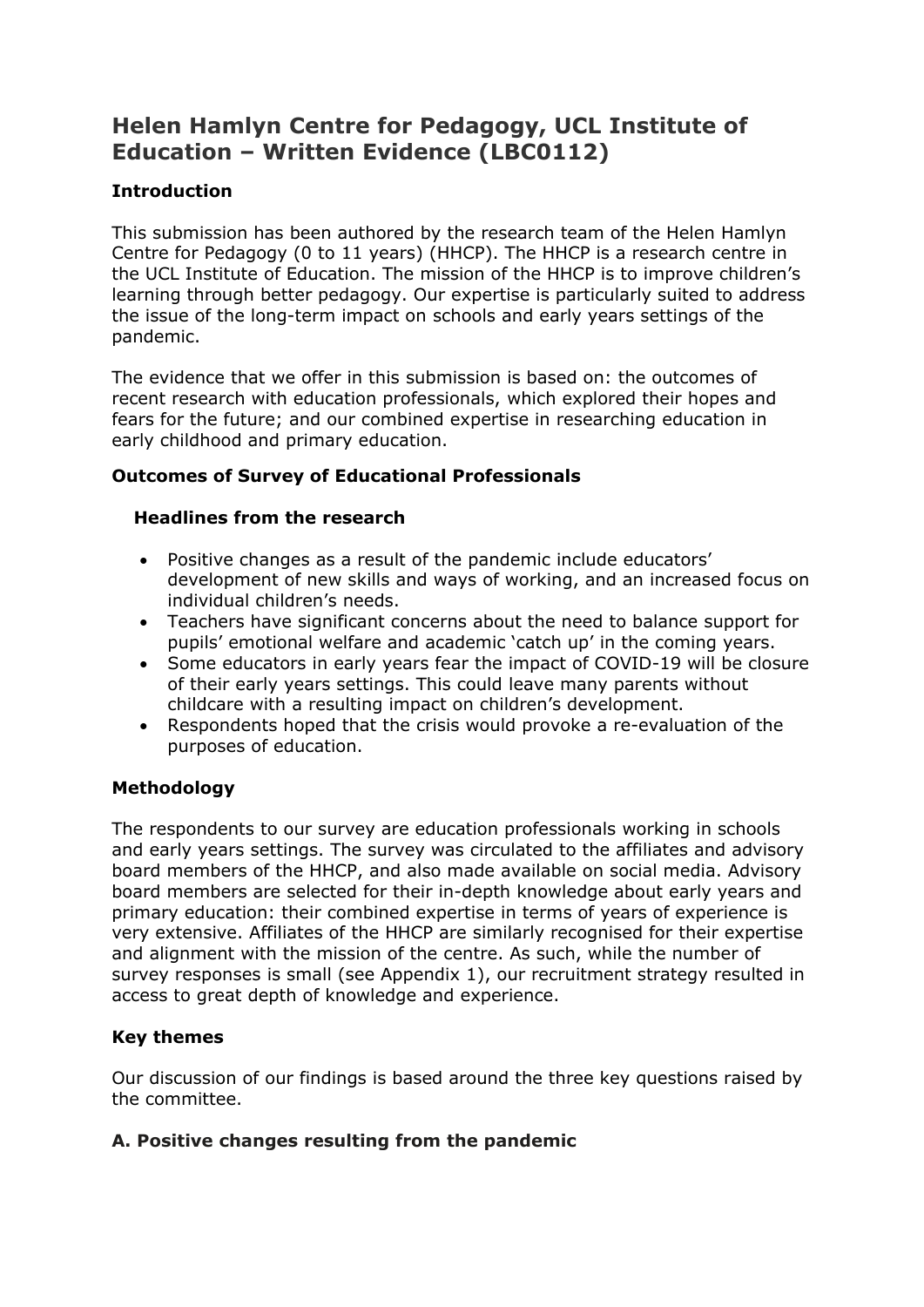Education practitioners across the early years and primary sectors highlighted three main new opportunities arising from the pandemic. First, that teaching staff were able to learn new skills with digital technology and explore new ways of delivering teaching, such as through online platforms e.g. Class Dojo; school websites; or recording storytelling videos. Second, there was a transition to time-saving routines and practices, such as holding staff meetings online, communicating with families remotely, creating online lessons plans and student feedback online. Third, the crisis brought wellbeing and mental health to the foreground of discussion of children's learning. A reduced number of students in school and lack of pressure from Ofsted created opportunities for practitioners to focus more closely on individual children's needs and interests, resulting in better support and closer, more nurturing, relationships with children.

#### **B. Major concerns**

Educators cited the following issues as the main challenges of providing learning in the context of the pandemic. First, it was a challenge to meet the academic needs of students while simultaneously responding to concerns about families' mental health and wellbeing. Provision of quality online learning is hindered by families lacking digital access; teaching staff lacking software, knowledge, and skills; and students lacking the stamina needed for prolonged screen-based learning. The respondents highlighted the difficulties surrounding the provision of physical learning materials and resources, both within settings and for use at homes, in a COVID-safe manner. This concern relates also to the finding in our submission to the Education Select Committee, that early years and primary teachers experienced much higher levels of work-related stress during the crisis (Wyse et al., 2020).

A second major challenge was the safeguarding of vulnerable children. Individual risk assessments are needed to identify those in need of extra support. The needs of vulnerable families were being addressed by maintaining regular contact via emails and phone calls; providing learning packs to meet a range of needs, including mental health; in-person home visits to check families' wellbeing; delivering food parcels and FSM vouchers. Maintaining regular contact with families, especially hard-to-engage parents/carers, and identifying and responding to concerns remotely was a further issue mentioned.

Third, ensuring that health and safety standards are met for those attending the settings was challenging. Across settings, attention and resources were required to introduce and maintain new cleaning and hygiene procedures. This problem was exacerbated by conflicting advice from the government. Early Years practitioners specifically felt there was a lack of recognition of the challenges faced by the early years settings that had to deliver both face-to-face and remote teaching, and lack of appropriate government provisions and guidance.

Thinking ahead to the future, respondents based in primary schools report that their major concerns relate to the emotional impact of the crisis on children and a potential narrowing of the curriculum due to increased pressure to 'catch up' missed learning. Teachers fear that there will be a negative emotional impact on children, as well as an academic impact. Children undergoing transitions – from early years to primary school, transition within the primary school, or from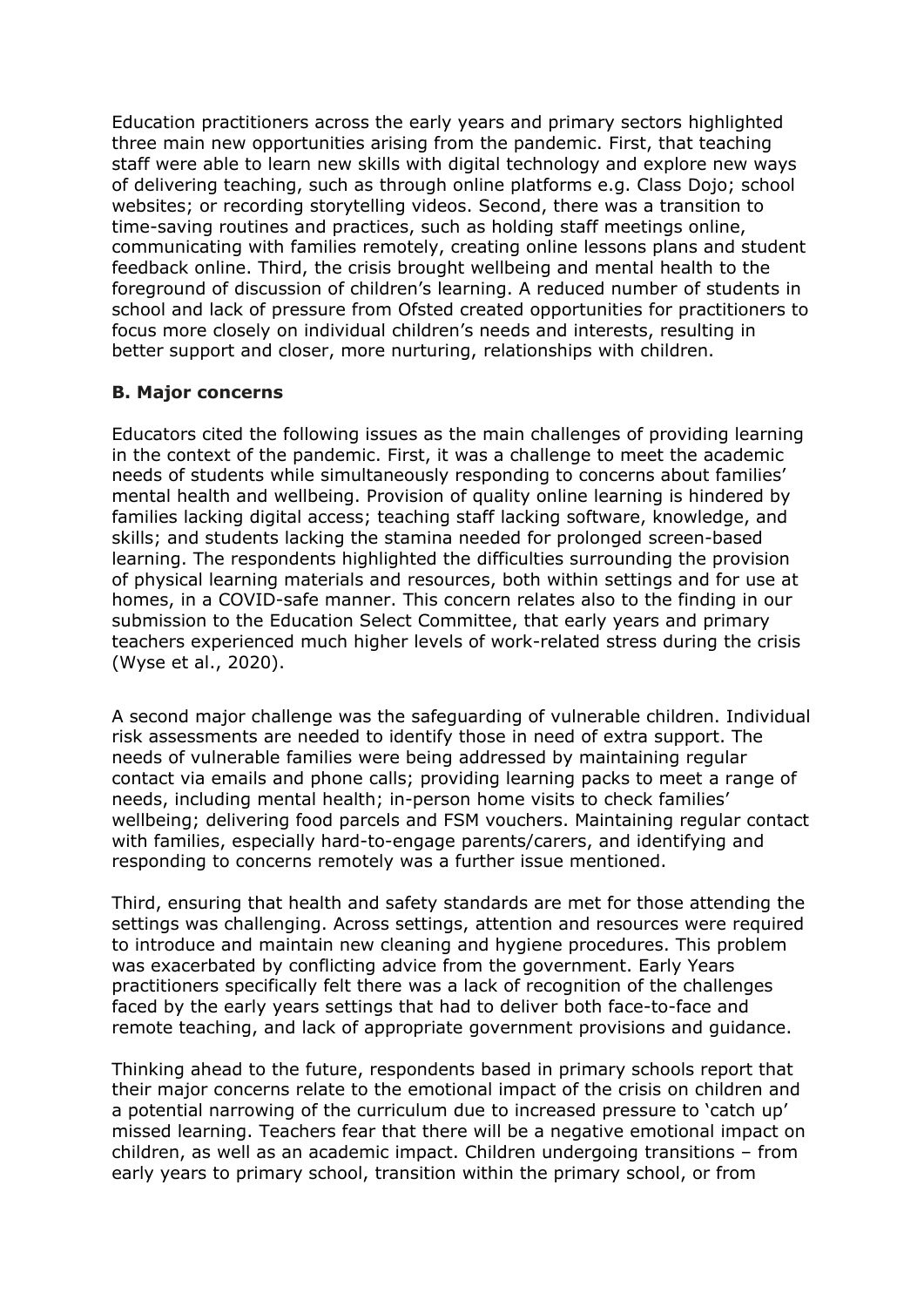primary to secondary, were mentioned as a particular concern, given the need for transition procedures to be handled very differently. There are also concerns about the effect of potential further lockdowns in the future, and the potential for pupils to be 'labelled and stigmatised as the "corona cohort"'.

Several respondents from primary schools feared that a narrow focus on 'catching up' would limit schools' ability to focus on children's health and mental well-being, which are seen as more important. The return to testing – for example in Year 2, where children will sit the Phonics Screening Check they missed in Year 1 – is seen as unnecessary. A narrowing of the curriculum to English and Maths was also raised as problematic, given that 'some children need the non-core subjects to be able to thrive at something'. The move towards more online teaching is a further long-term concern, for those who fear it will replace face-to-face interactions. In all types of early years settings (including nursery classes in primary schools), a similar concern with a narrow focus on 'catch up' was noted. There are fears that 'developmentally inappropriate practice' would be used 'under the guise of "catch-up"'. There is a need to balance the well-being of children with catching up; one respondent commented that 'A recovery curriculum needs to be more than filling gaps in maths and literacy'.

Further concerns from primary teachers relate to provision for children with SEND to 'catch up', and the potential for other children to be mislabelled as SEND due to missed teaching during lockdown. Parental anxiety is also an issue, with the potential for children to be kept at home until age five (statutory school age) mentioned as a long-term consequence. Staff concerns relating to health and safety were also noted.

In reference to early years settings, the concerns raised by those working in maintained nursery schools and private nurseries related to fundamental issues of sustainability of these settings. Respondents from private nurseries have concerns about the number of children attending, and the resulting impact on finances, which may lead to closure. As one respondent summarised, 'If children don't return we will have to close'. Reasons for lower numbers include parents' changing work patterns and unemployment, as well as anxiety about the virus. Viability concerns also relate to staffing, the need for redundancies and furlough for practitioners. It was felt that these issues need to be balanced with parental need and children's learning, in an uncertain time when there will potentially be further lockdowns, which 'will devastate the sector'. The 'unclear guidance' and the need to keep on top of risk assessment guidance and health and safety regulations, 'whilst making school enjoyable and workable', are further compounding factors. Maintained nursery schools are also at risk of closure, given their existing concerns about funding, and the potential for reducing numbers. It was also noted that settings may also face the issue of keeping children on who should be starting school, if schools close again, with an impact on these children's development.

Longer-term, respondents from both private nurseries and nursery schools raised fears about the impact of closures on parents and children, mentioning 'untold economic distress for so many parents living on the edge', and also how children's development will be affected. Closures and reduced numbers of children on roll will lead to fewer jobs for early years practitioners and teachers.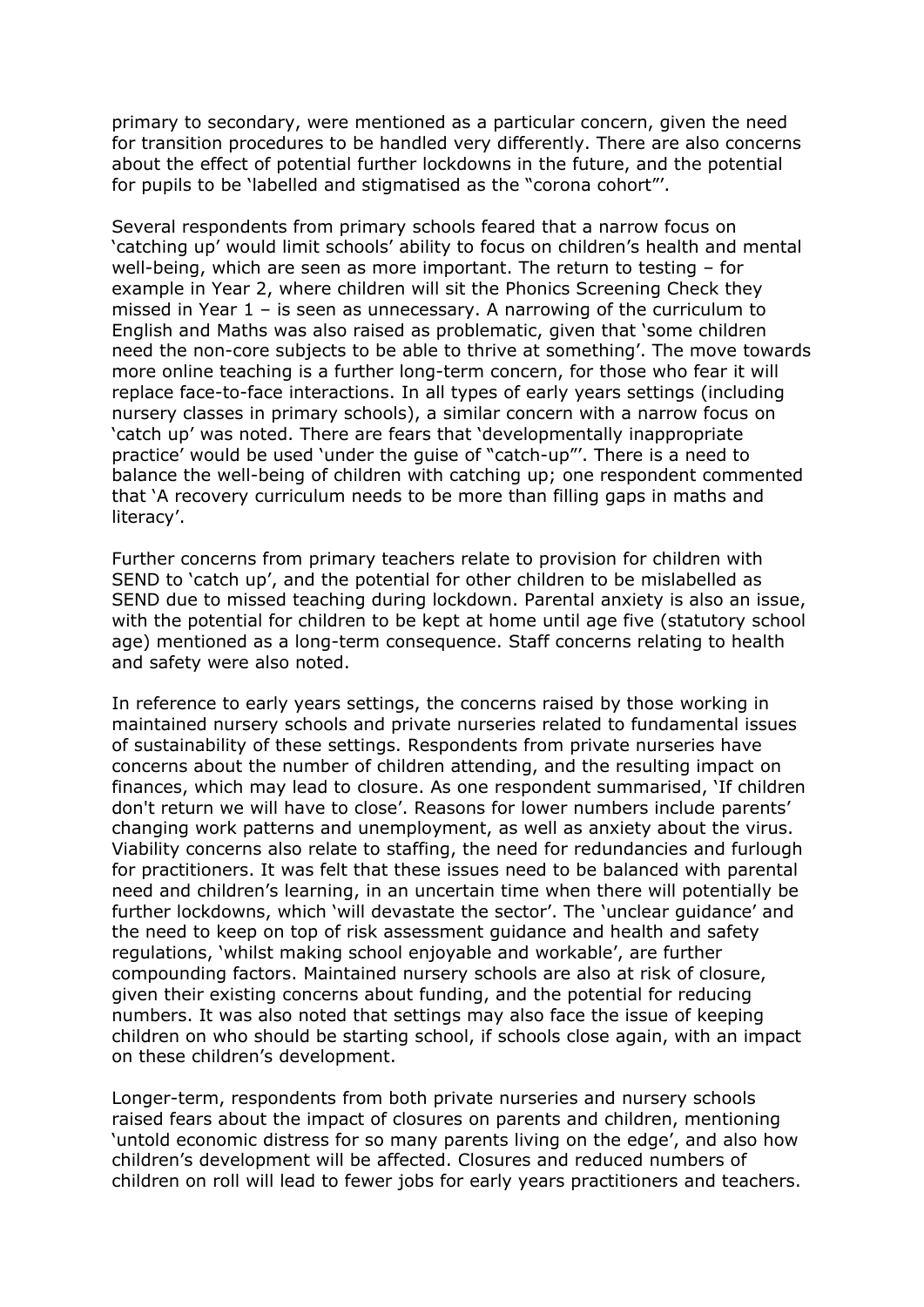Lower enrolment would result in 'having to compromise quality and all the extras we do to support families'. Related social concerns such as child poverty, domestic violence, abuse rates and mental health were also mentioned. An overall lack of recognition of the vital role of the early years sector was noted, despite their contribution during the crisis; as one respondent explained, '[We have] Been left in the cold despite being operational throughout this crisis, including holidays and taking children from other settings'.

### **C. Hopes for Changes for the Better**

Many respondents from primary and early years settings commented on the need for a re-evaluation of the purposes of education in England. For example, a respondent from a maintained nursery school said, 'I hope the crisis will cause a rethink about what is important for children in education, with a particular emphasis on awareness of children's anxieties, well-being, and mental health.' A teacher from a primary academy hoped that 'we will renew our approach to education towards teaching and learning and away from 'delivering'.' This hope for change is reinforced by findings from another project based on surveys with teachers during the crisis (which involves the HHCP co-director), which similarly found a strong desire for broader change among education professionals (Moss et al., 2020). These views correspond with critiques of education policy in England that note a trend of increased government control of curriculum, pedagogy and assessment at the expense of children's and teachers' agency (Ball, 2017).

Respondents working in early years settings noted the risks to high quality education presented by the uncertainties of funding for early years education. For example, a respondent from a maintained nursery school hoped that, 'The EY sector will get more investment and recognition as being crucial to lifelong chances for children and families. Also, the absolute critical part it plays in the overall economy and getting parents back to work'. This echoes findings that nursery schools in particular play a key role within their communities, providing a far wider range of services than simply education (Hoskins, Bradbury, & Fogarty, 2020). Some of the risks related to the early years workforce and funding were clearly identified in the Education Committee's report *Tackling disadvantage in the early years* (2019).

In line with a strong trend in recent research, practice and policy, there were frequent comments about the importance of mental health and wellbeing. While children's needs were usually noted first (as can be seen in the quote above) there were also comments about the need to support *teachers'* health and wellbeing too.

#### **Conclusion**

In terms of building resilience for the future, the problems of financial viability for private nurseries and nursery schools need to be addressed to ensure that children continue to benefit from high quality early years education and care. While our discussion here is based mainly on small-scale research, the issues raised reflect wider concerns in the sector (NDNA, 2020).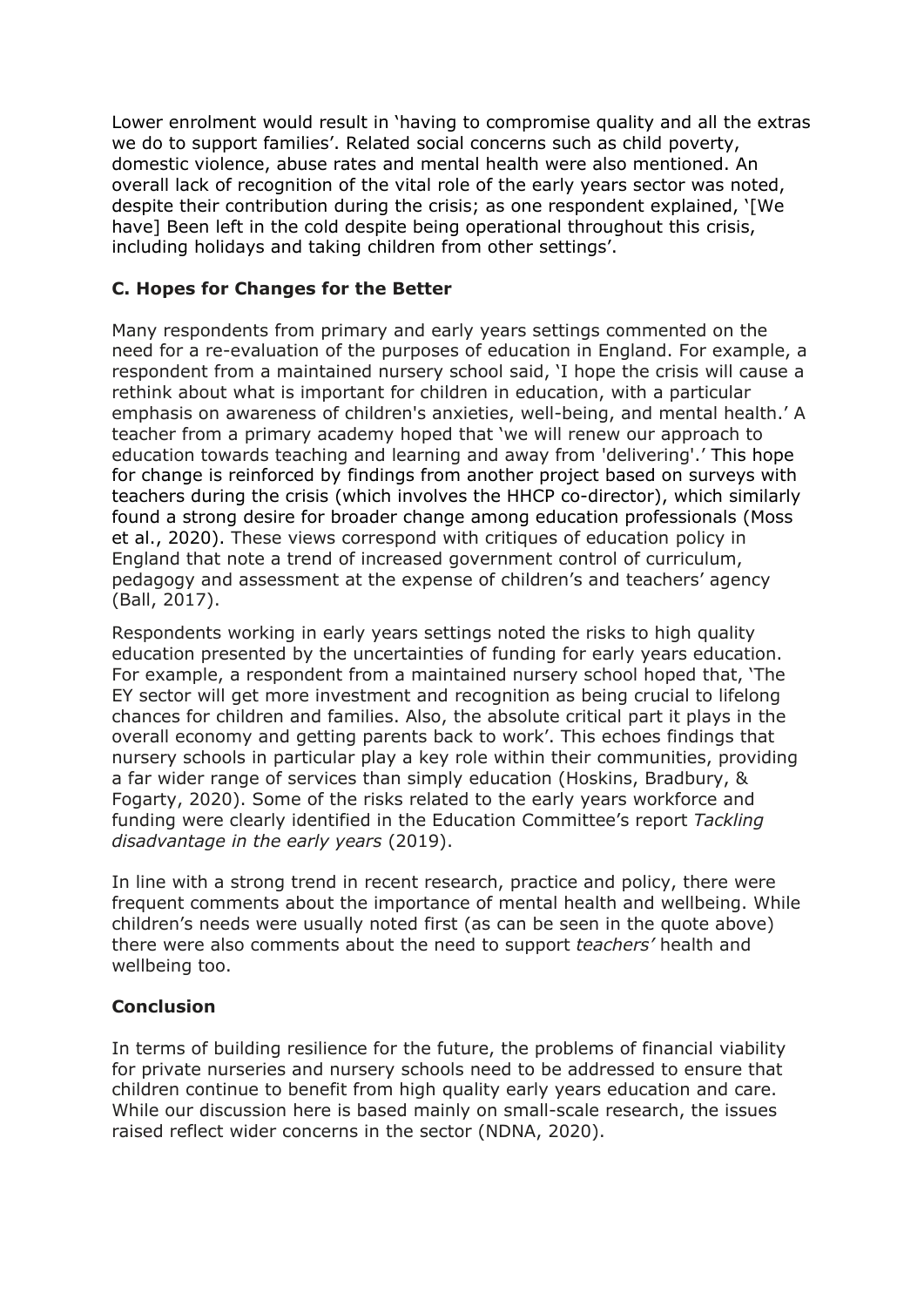Schools will require additional support to help them deal with the emotional impact of the crisis on children, as well as the announced funding for 'catch up' programmes. There are also long-term potential impacts of the numerous challenges listed above in terms of teacher morale and retention, which was already a significant issue before the crisis (DfE, 2018).

Our perception is that the COVID-19 crisis has heightened public awareness of the importance of early years and primary education, but this has not been matched by pro-active thinking by government to instigate some fundamental changes, for example to curriculum, pedagogy, and assessment. Teachers' and other professionals' roles at the forefront of children's education and care have been extremely challenging; as we noted in our previous submission (Wyse et al., 2020), teachers are going to extraordinary lengths to support children's education, wellbeing and mental health. This needs to be recognised by government, and practical steps need to be taken to act on the voices of professionals in relation to the future for education in England.

### **Authors of this response**

*This submission was prepared by Co-Director Dr Alice Bradbury; Founding Director Professor Dominic Wyse; and Research Associate Dr Yana Manyukhina.*

The HHCP's core work is funded by the *Helen Hamlyn Trust*.

### **Appendix 1: Research methods of survey**

A questionnaire survey of affiliates of the HHCP and other education professionals was constructed using Opinio software. The questions were as follows:

- 1. What have been the major challenges faced by your institution in supporting students' learning and wellbeing during the COVID-19 crisis?
- 2. If new opportunities (e.g. different ways of working) have arisen as a result of the crisis, what have these been?
- 3. Thinking ahead to the autumn term, what are the major issues of concern for you?
- 4. What do you fear will happen in the future as a result of the crisis?
- 5. What do you hope will happen in the future as a result of the crisis?
- **6.** Please note the most important things you think we have learned as a result of the COVID-19 crisis

The survey was distributed via email to the affiliates and AB members, and also distributed via social media. Of the 58 responses received, 18 addressed the questions that are featured in this report.

Researchers in the centre each analysed all the responses to at least two survey questions. Main themes for the findings were identified on the basis of frequency of responses. At least two members of the team checked each analysis section and all members of the team critically evaluated the whole response document.